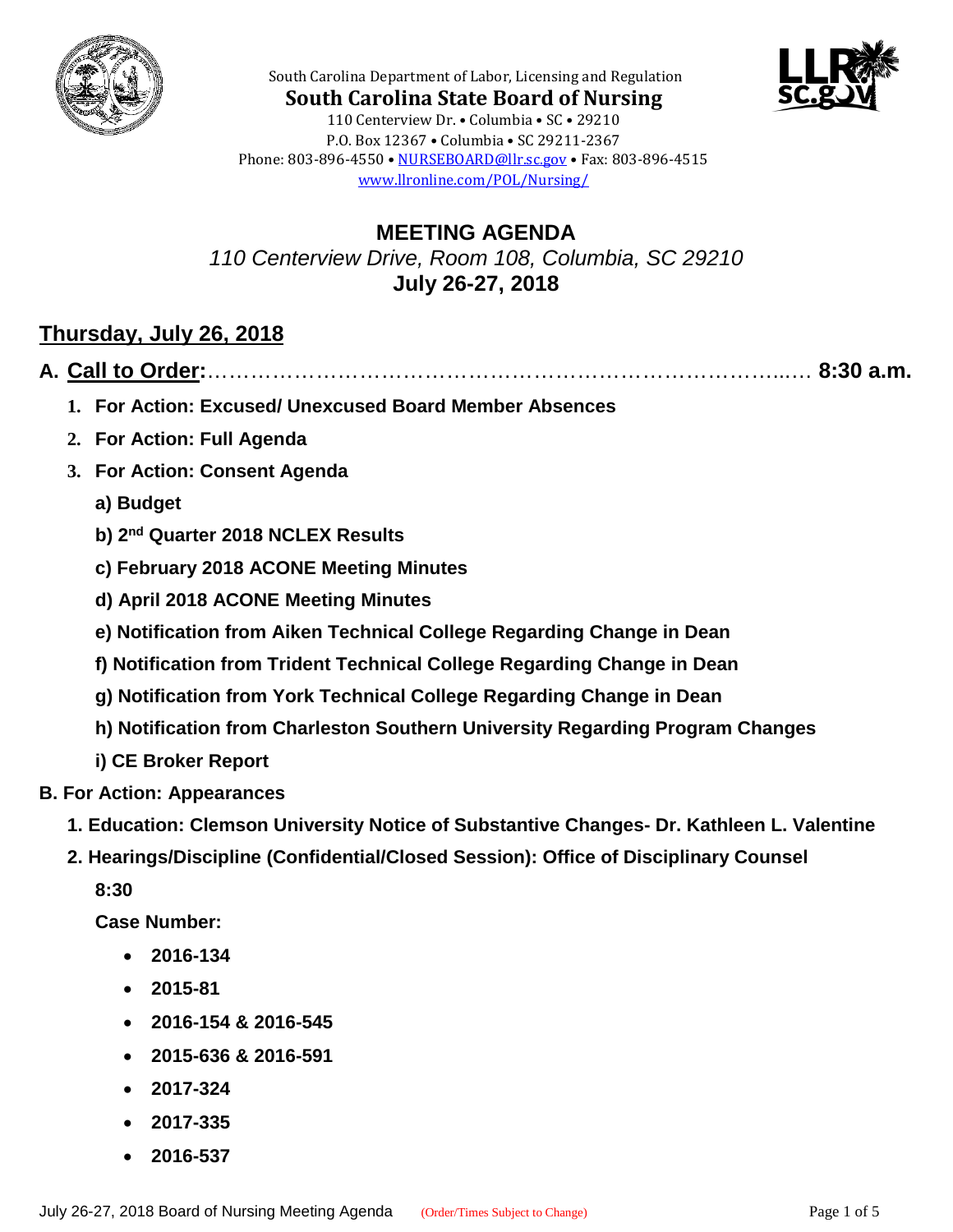**Thursday, July 26, 2018 Continued**

**11:00**

**Case Number:**

- **2017-555**
- **2009-108**
- **2017-501**
- **2014-324**
- **2017-609**
- **2016-116**
- **2017-549**
- **2015-460 & 2015-382 & 2015-338**
- **2016-1**
- **2015-578 & 2016-150**
- **2015-521**
- **2017-15**
- **2015-138**
- **2016-644**

#### **1:00**

**Case Number:**

- **2017-39**
- **2017-40**
- **2017-626**
- **2017-98**
- **2016-256**
- **2015-505 & 2015-541 & 2016-764**
- **2015-198**
- **2016-652**
- **2017-77**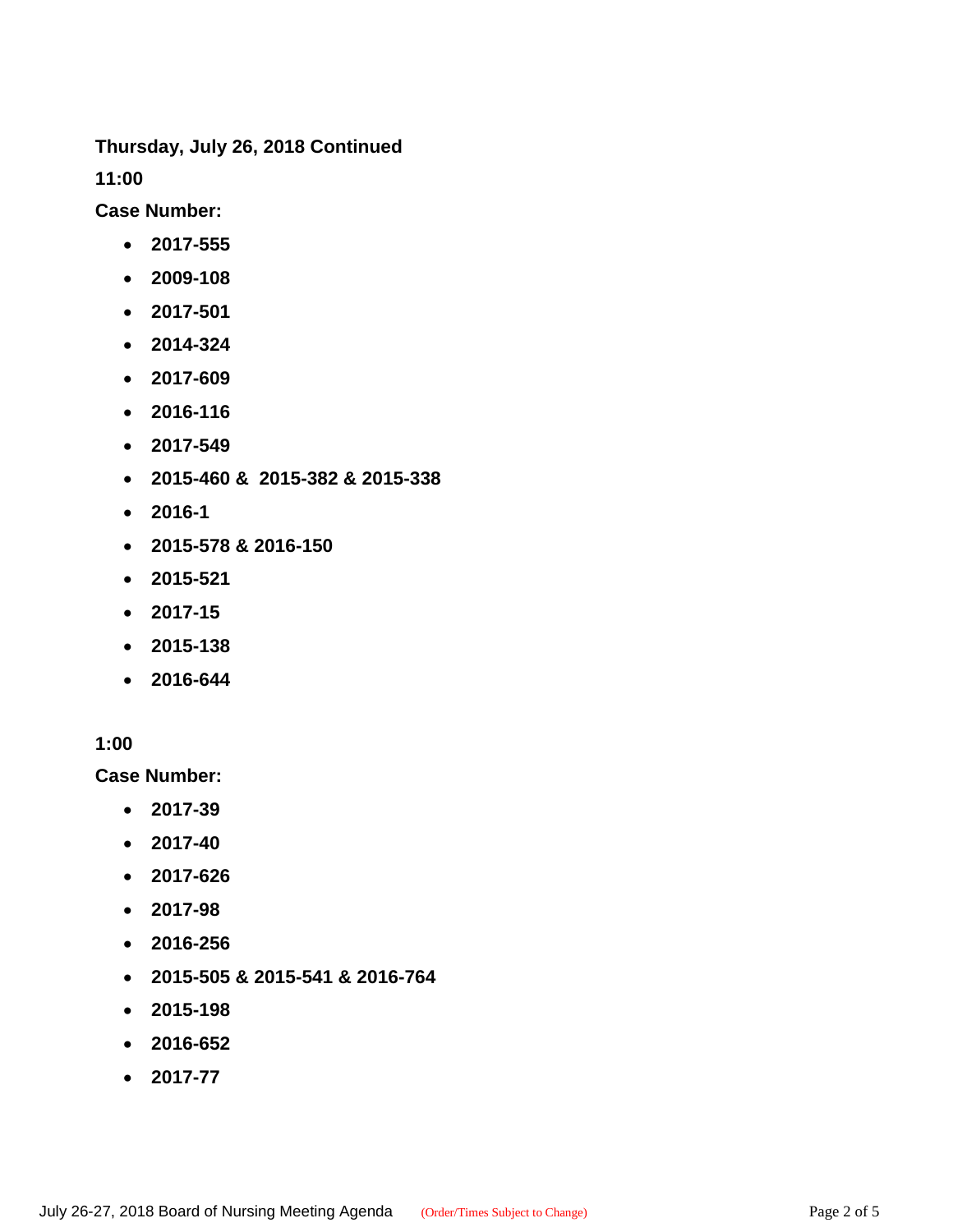**Thursday, July 26, 2018 Continued**

**3:00**

**Case Number:**

- **2015-174**
- **2016-531 & 2016-540**
- **2016-718**
- **2017-200**
- **2016-452**
- **2017-350**
- **2016-461**
- **2016-620**
- **2017-522**
- **2017-348**
- **2016-399**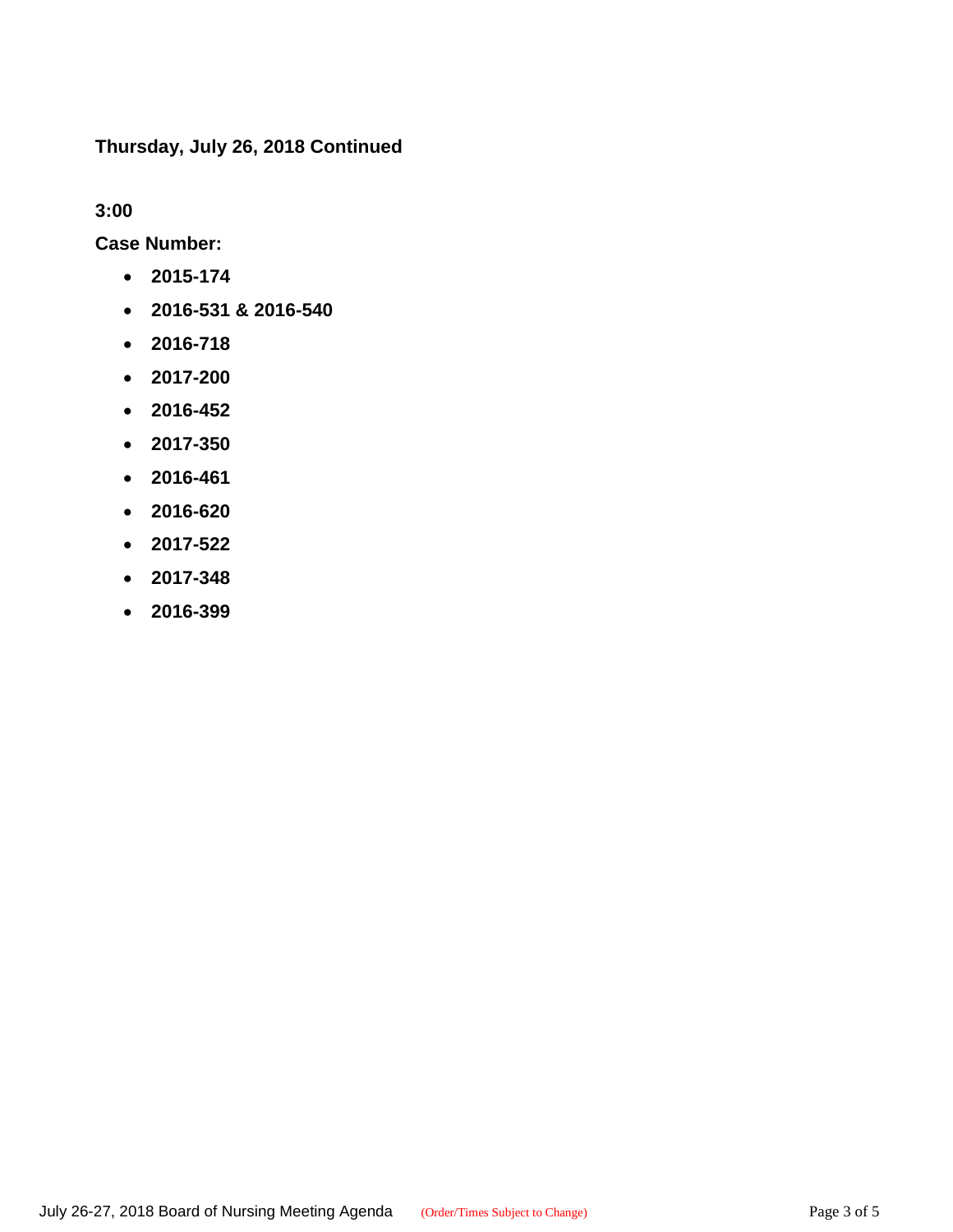# **FRIDAY, JULY 27, 2018**

**C. Call to Order………………………………………………………………………… 8:30 a.m.**

## **D. For Action: Appearances**

- **1. ECPI Columbia-PN: Request for Full Approval from Initial Approval - Ms. Adrian Stauffer**
- **2. Recommendation from the Advisory Committee on Nursing Education**
	- **a) Position Statement on the Use of Simulation in Pre-Licensure Nursing Programs presented by Rachel Onello, PhD, RN, CHSE, CNE, CNL**
- **3. Application Appearances (Confidential/ Closes Session)- Board of Nursing Compliance Staff**

#### **APPLICANTS FOR LICENSURE AS:**

- EXAM/RN
- EXAM/RN
- ENDORSEMENT/APRN
- REINSTATEMENT/APRN
- REINSTATEMENT/RN
- RENEWAL/RN
- RENEWAL/RN
- RENEWAL/RN
- RENEWAL/RN
- RENEWAL/RN
- RENEWAL/RN
- RENEWAL/LPN
- WORKSITE MATTER/RN
- DISC. REINSTATEMENT/RN
- DISC. REINSTATEMENT/RN
- DISC. REINSTATEMENT/RN
- **4. Office of Investigations and Enforcement (OIE)- PC Faglie (Closed Session)…………….11:00 a.m.**
	- **a) Investigative Review Committee (IRC) Report**
	- **b) Statistical Report**
- **5. Report from the ODC/OIE Work Group- Prentiss Shealey, Office of Disciplinary Counsel**
- **6. Report from the Office of Advice Counsel (Closed Session)**
- **7. Recommendations from the Nursing Practice & Standards Committee-**

 **Mindy Carithers, Nurse Practice Consultant**

- **a) Advisory Opinions Reviewed: AOs # 7, 31, 33, 37, 44, 45, 50, 51, 59**
- **b) Advisory Opinions Revised: AOs #5, 27, 41 & 57**